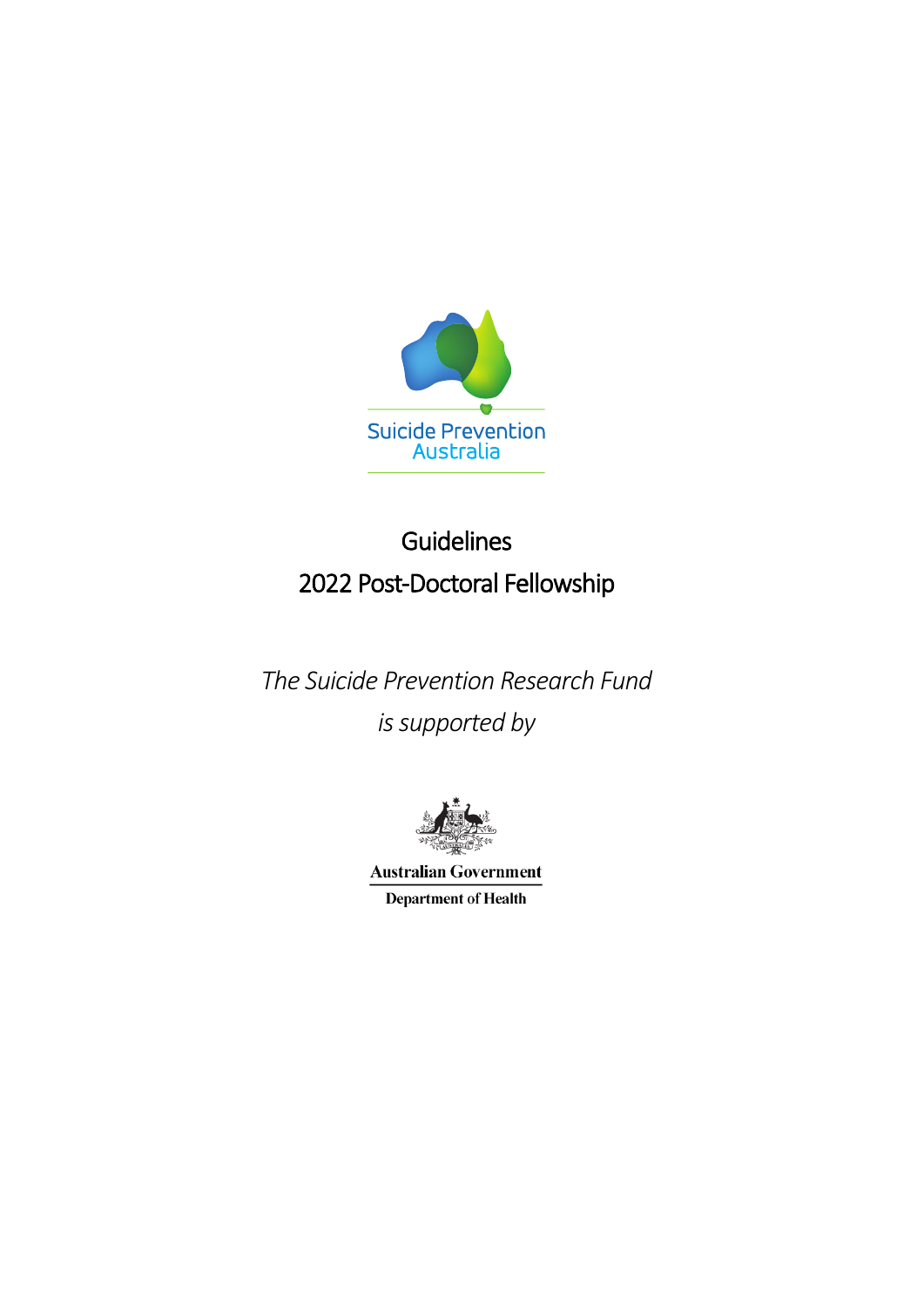# **The Post-Doctoral Fellowship Process**

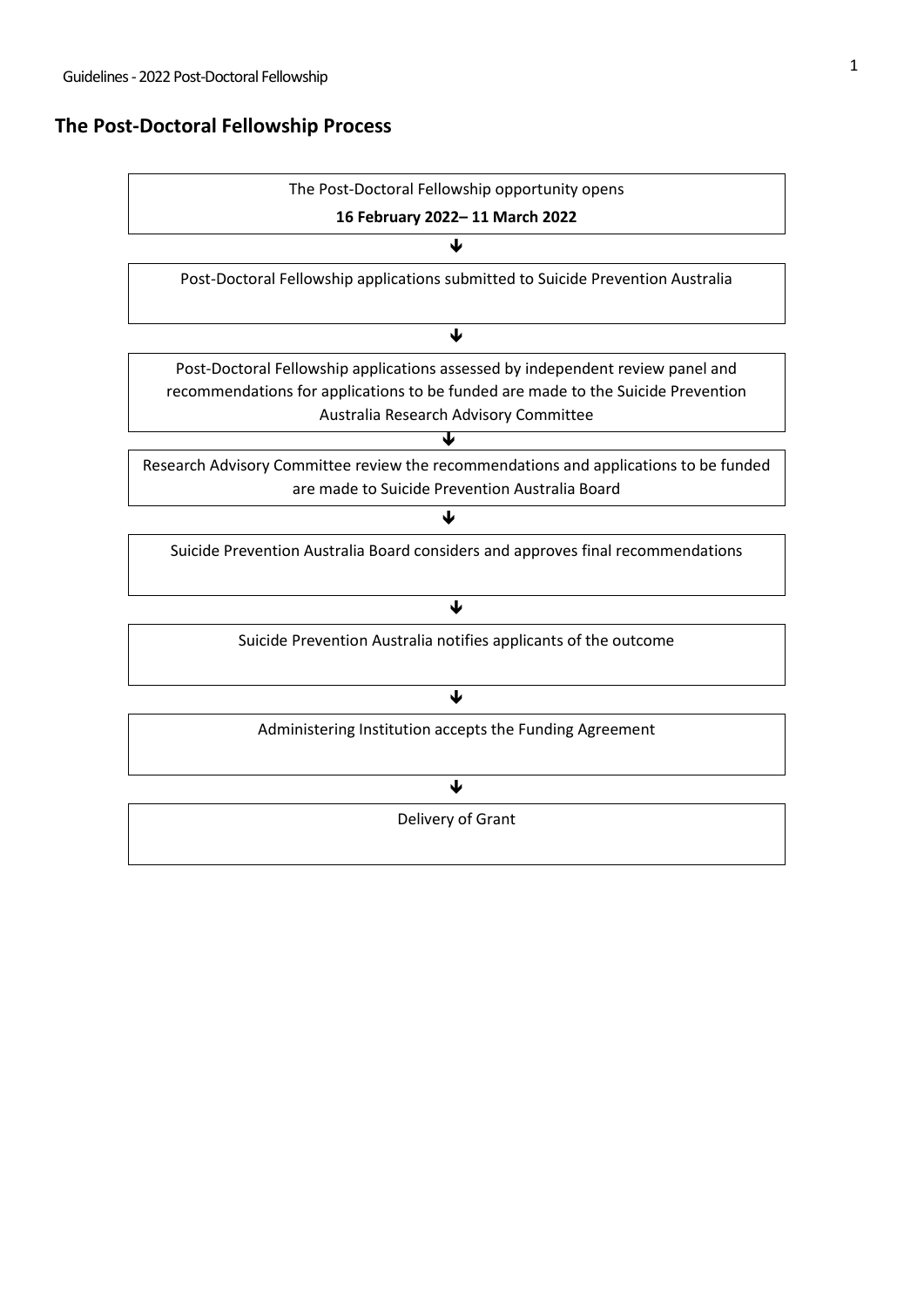## **1. Introduction**

These guidelines contain information for the 2022 Post-Doctoral Fellowship opportunity. Applicants must read these guidelines before filling out an application.

This document sets out:

- the purpose, intended outcome and priorities of the opportunity
- the eligibility and selection criteria
- how applications are considered and selected
- how grantees are notified and receive grant payments
- how grants will be monitored
- responsibilities and expectations of grantees in relation to the opportunity

## **2. About Suicide Prevention Australia and the Suicide Prevention Research Fund**

Suicide Prevention Australia is the peak body for suicide prevention in Australia, representing over 300 Members and Associates. We work to build a stronger suicide prevention sector, a more aware and engaged community, and a more effective regulatory and funding environment.

In recognition of the impact of suicide on every Australian, the Suicide Prevention Research Fund was established by the Australian Government to support research into suicide prevention. Suicide Prevention Australia manages the fund on behalf of the Australian Government.

The objective of the Suicide Prevention Research Fund is to build evidence to enable continued improvements in suicide prevention models and strategies, including for at risk groups, at the national and regional level. The Fund will support research that increases knowledge about the prevention of suicide and effective interventions that reduce the onset and the impact of suicidal behaviours. The Fund will also support research into how to effectively design and deliver suicide prevention policies, programs and services that support individuals, families and communities.

The Suicide Prevention Research Fund aims to address gaps in suicide prevention research. You can find out more about current gaps in research [here.](https://www.suicidepreventionaust.org/wp-content/uploads/2020/09/Research-Priorities-Report-FINAL-2017-11-03.pdf)

## **3. Post-Doctoral Fellowship**

The Post-Doctoral Fellowship provides funding for successful applicants who have already attained a Doctor of Philosophy (PhD) to further their research career.

The Post-Doctoral Fellowship aims to build research capacity in the following

- studies of indicated, selective and universal interventions will be considered, with particular emphasis being given to studies of indicated interventions. Studies employing any type of research design will be considered, providing they can yield meaningful data on effectiveness and, where possible, costeffectiveness.
- the protective factors against suicide and the mechanisms by which these protective factors operate. Studies employing any type of research design will be considered, providing they can yield meaningful data on protective factors and their promotion.

The Post-Doctoral Fellowship aims to:

- Develop and expand evidence to support innovative interventions across the spectrum of suicide prevention
- Foster the expansion and development of research leadership in suicide prevention
- Enhance the scale and focus of research relevant to the Suicide Prevention Research Fund priorities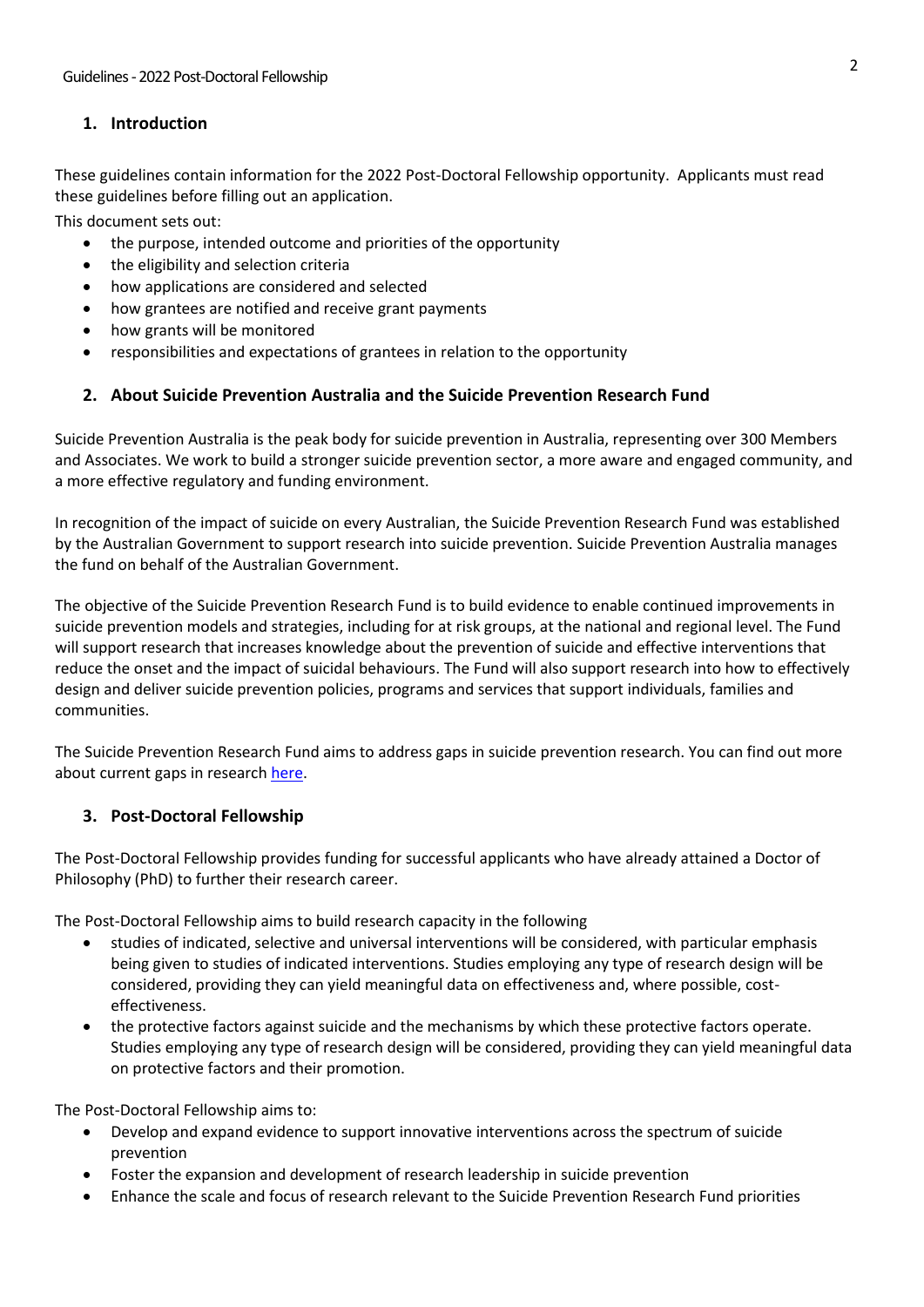• Contribute to the evidence base to inform and improve future services, systems and policies related to suicide prevention in Australia.

This highly competitive grant round has a small number of Post-Doctoral Fellowships available before the end of this financial year. Applicants must submit a research application that address one of the broader social determinants, with a preference for intervention-focussed research that considers (but is not limited to) one of the following:

- financial insecurity including unemployment, gambling, housing insecurity and/or homelessness
- alcohol and other drug use
- children and families who have had contact with the child protection system
- people who have had contact with the criminal justice system

You can find out more about this research [here.](https://www.suicidepreventionaust.org/research-grants/research-outcomes/#1605052143908-11549167-6c9f)

## **4. Grant amount and grant period**

## **Grant Amount**

Individual Post-Doctoral Fellowships will not exceed \$300,000.

The funding covers salary only and does not include research operating costs. Costs of undertaking the Post-Doctoral Fellowship research project must be supported by the [Administering Institution](https://www.nhmrc.gov.au/sites/default/files/documents/attachments/administering-institutions-10SEP.pdf) and this support must be clearly indicated at all stages of the application.

Applicants for this award may identify a Partner Organisation with whom they will partner for the duration of the Post-Doctoral Fellowship for their research. Applicants are required to seek contributions of cash or in-kind support from Partner Organisations which should be clearly incorporated in the overall budget.

## **Grant period**

The funding is for a two-year full-time equivalent position, with provision for up to four years where there is career interruption with prior agreement.

## **5. Eligibility**

#### **Administering Institutions**

Applications will only be accepted from National Health and Medical Research Council (NHMRC) and Australian Research Council (ARC) approved [Administering Institutions.](https://www.nhmrc.gov.au/sites/default/files/documents/attachments/administering-institutions-10SEP.pdf)

Prior to submitting the application, the applicant should advise the Administering Institution's Research Grants Office of their intent to apply and ensure that they follow the requirements of the Administering Institution.

## **Applicants**

Post-Doctoral Fellowships are open to researchers undertaking research related to any aspect across the spectrum of suicide prevention. The recipient must be based at the Administering Institution for the duration of the Post-Doctoral Fellowship period.

Researchers who are up to five years' post-doctoral study and who can demonstrate the following are eligible to apply for the Post-Doctoral Fellowship: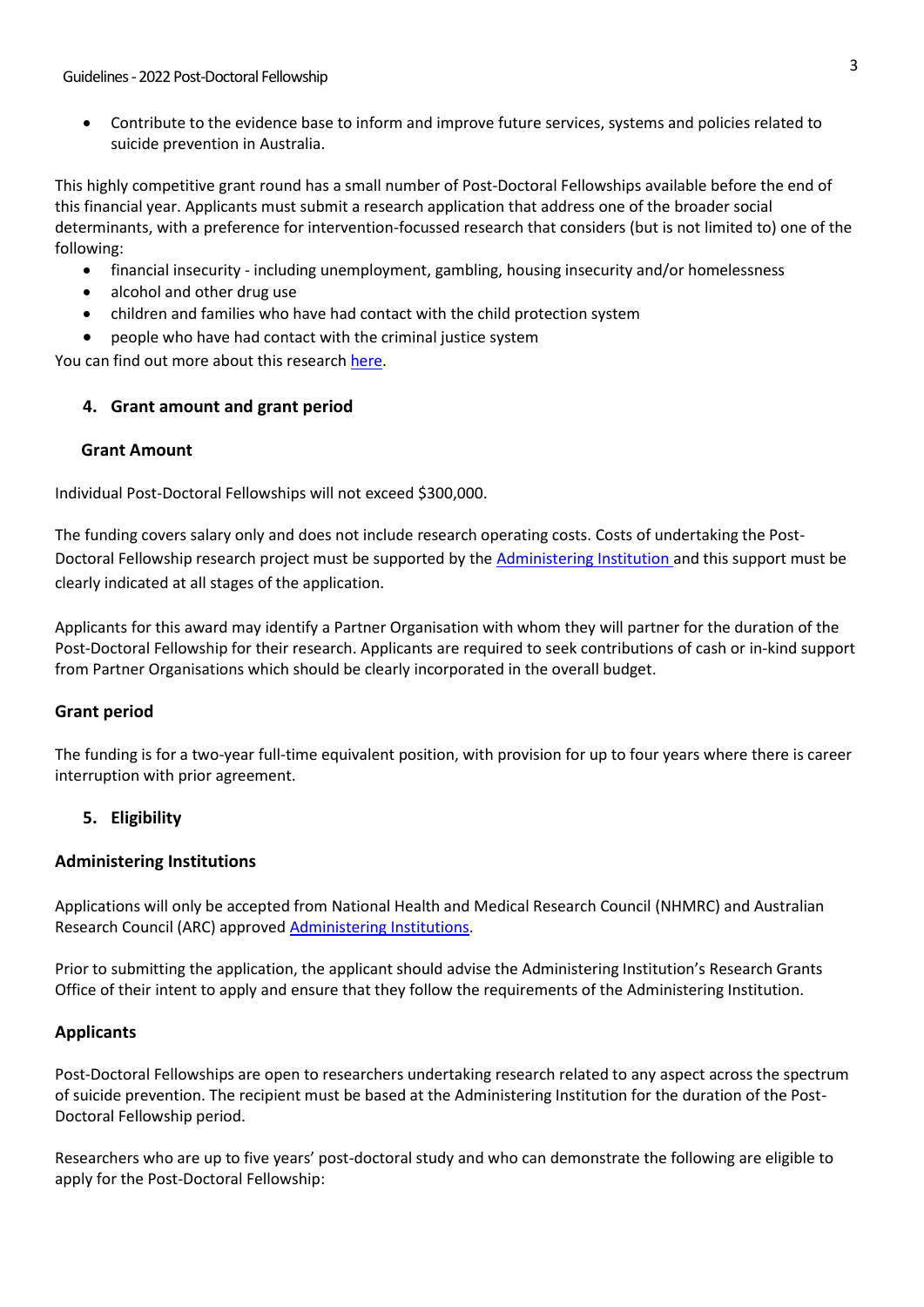- Record of contributing to quality publications
- Capacity for leadership in the suicide prevention research field
- Commitment to the application of their research, and
- Articulation of a career development strategy that has relevance to suicide and its prevention

A full CV for the applicant and details of the Post-Doctoral Supervisor are to be included with the Application Form, in the approved format.

The research must be conducted in Australia for the benefit of Australians. If the applicant is not an Australian citizen they are required to obtain a legal right to work and reside in Australia prior to the commencement of the Post-Doctoral Fellowship.

Applicants whose thesis is currently under examination are eligible provided that their thesis has already been submitted and proof of submission may be requested. The Post-Doctoral Fellowship will not commence until formal advice is received by Suicide Prevention Australia that the PhD has been awarded.

#### **Partner Organisations**

Applicants for this award are strongly encouraged to identify a Partner Organisation in suicide prevention or postvention in Australia with whom they will partner for the duration of the Post-Doctoral Fellowship for their research.

For the purposes of this Grant a suicide prevention or postvention program or service is one that addresses, prevents or responds to suicidal behaviours and their impact in settings such as health and mental health, alcohol and other drugs, justice settings, children's services, homelessness services, family violence, or within broader community-based settings.

Details of the Partner Organisation and the extent to which they are actively involved in the research, including the extent to which researchers have access to the staff and clients of the program or service, must be demonstrated through the application. This is to include how they will function as a partner for the purpose of the research and their commitment to implementation/translation of positive outcomes from the research.

A signed letter of involvement is to be included with the Application Form.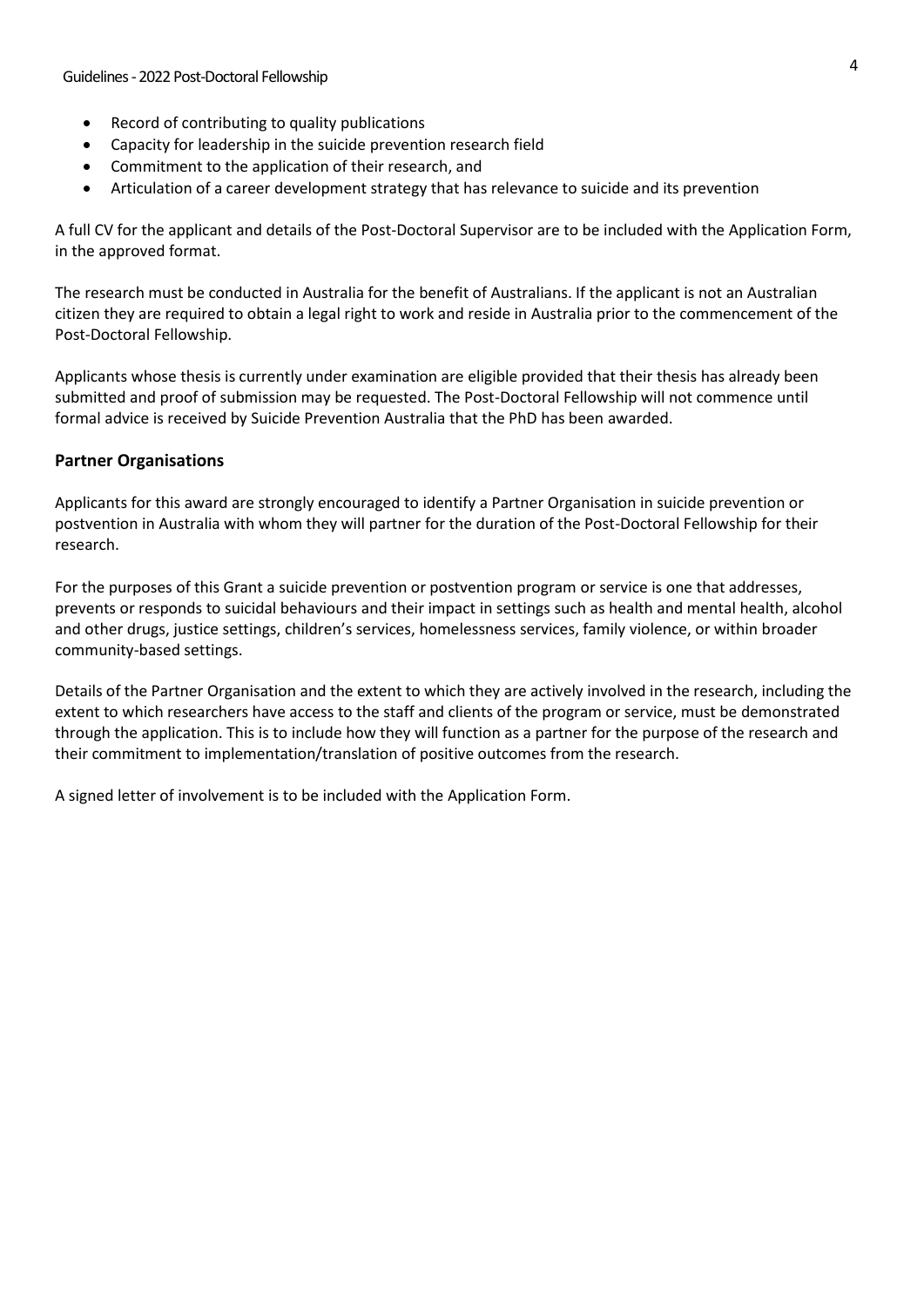#### **Limits on Applications**

The Post-Doctoral Fellowship is for those not currently funded in a Fellowship or about to commence a Fellowship.

#### **6. The selection criteria**

A high-level application will address the selection criteria clearly and demonstrate clear knowledge gain in suicide prevention research. Applications should present a well-written and evidenced research proposal which demonstrates is tailored to the focus of the objectives of the objectives of the Post-Doctoral Fellowship grant

Applications for the Post-Doctoral Fellowship opportunity are assessed by reviewers against the selection criteria listed below:

|    | 1. Scientific quality of the research proposal, including inclusion of people with lived<br>experience of suicidal behaviour                                  | 15% |
|----|---------------------------------------------------------------------------------------------------------------------------------------------------------------|-----|
|    | 2. Alignment with building the evidence base in the social determinants of suicide and the<br>objectives of the Post-Doctoral Fellowship                      | 15% |
|    | 3. Applicant track-record of research and experience relative to opportunity                                                                                  | 60% |
| 4. | Demonstrated ability of the Administering Institution to provide a supportive research<br>environment and adequate supervision in suicide prevention research | 10% |

#### **COVID-19 official public health guidance**

The research application will need to be demonstrate adherence to COVID-19 official public health guidance from the relevant jurisdiction(s) and the Australian Government.

## **Health research involving Aboriginal and Torres Strait Islander People**

Applicants proposing to undertake research which specifically relates to the health of Aboriginal and Torres Strait Islander peoples, or which includes distinct Aboriginal and Torres Strait Islander populations or data, should be aware of, and must refer to, the following documents in formulating their proposal:

- *NHMRC Roadmap 3: A strategic framework for improving Aboriginal and Torres Strait Islander health through research*
- *Ethical conduct in research with Aboriginal and Torres Strait Islander Peoples and communities: Guidelines for researchers and stakeholders*, and
- Keeping Research on Track II (a companion document on how the values and principles outlined in the *Ethical conduct in research with Aboriginal and Torres Strait Islander Peoples and communities: Guidelines for researchers and stakeholders* can be put into practice in research).

## **7. Application**

#### **Process**

Applications can be made via the application form available on the Suicide Prevention Australia website.

Applications are to include:

- Application form including budget
- Applicant CV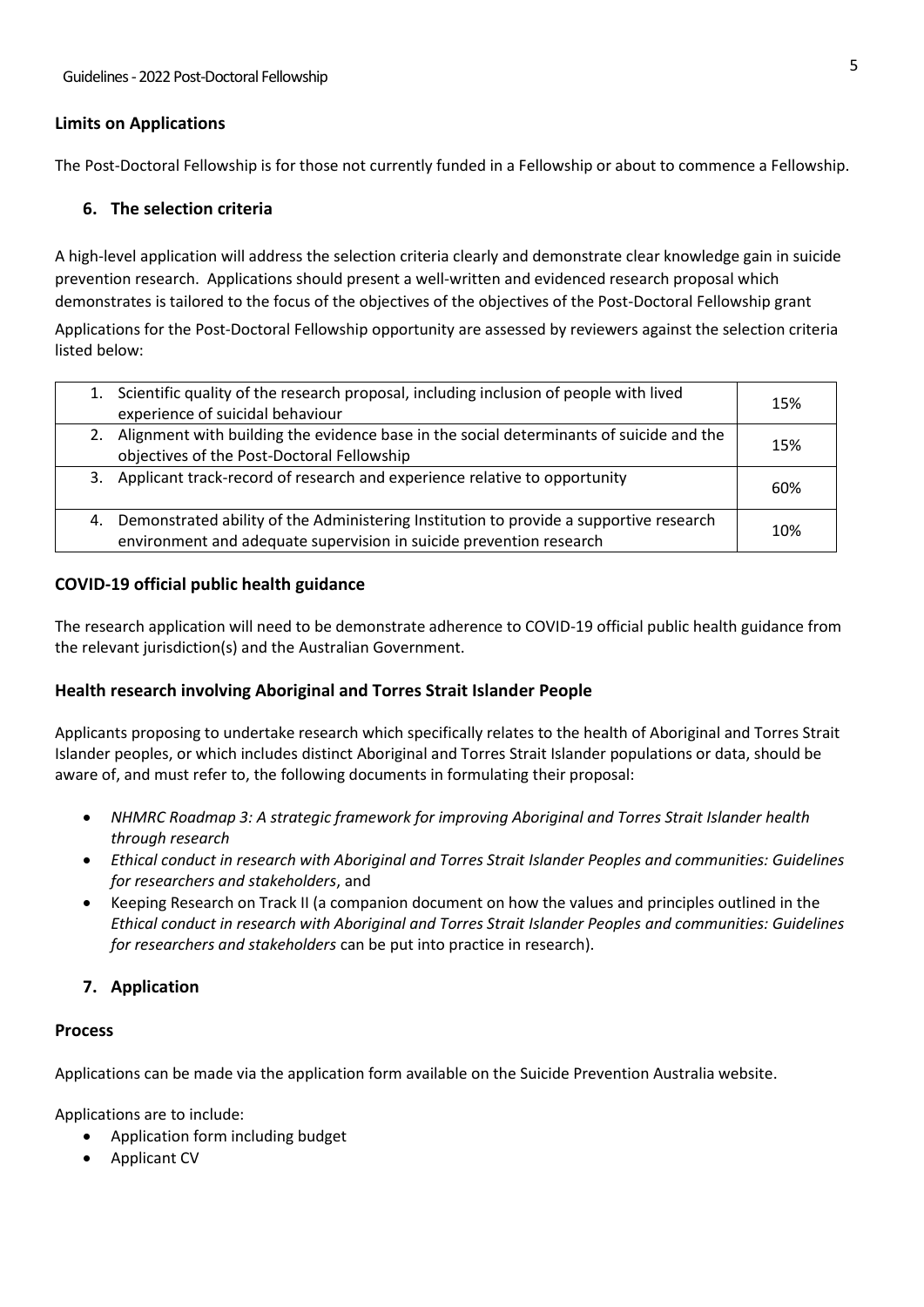- Partner Organisation/s signed letter of involvement. This includes an understanding of the research project and timelines, proposed involvement and commitment, and any in-kind financial support. The service organisation should also include a summary of how the research aligns to the organisations purpose, strategic goals and activities.
- Written References
- Thesis Results

## **Ethics approvals**

Applicants should be aware of any ethics approvals required and related funding milestones. Once obtained, a copy of the ethics approval is to be provided to Suicide Prevention Australia.

## **Co-design with people who have a Lived Experience of Suicidal Behaviour**

Research funded through the Suicide Prevention Research Fund is to be co-designed with people with lived experience of suicidal behavior.

A lived experience of suicidal behaviour is one where a person has experienced suicidal thoughts, survived a suicide attempt, who has self-harmed, cared for someone through a suicidal crisis or who has been bereaved by suicide.

Applications for funding through the Suicide Prevention Research Fund should incorporate the perspectives of people with lived experience of suicide behaviours in the proposed research and demonstrate co-creation processes and principles at the earliest possible entry point of the project.

Information is provided to assist the applicant with this process and can be found [here.](https://www.suicidepreventionaust.org/wp-content/uploads/2020/09/Incorporating-Lived-Experience-Nov-2019.pdf)

## **Questions**

For questions during the application process please contact Suicide Prevention Australia by email at: [sprf@suicidepreventionaust.org](mailto:sprf@suicidepreventionaust.org)

## **8. Grant selection process**

#### **Assessment process**

Suicide Prevention Australia's review process is designed to provide a rigorous, fair, transparent and consistent assessment of the merits of each application to ensure that only the highest quality research is recommended for funding. Applications are required to meet eligibility requirements as set out in these guidelines and are assessed against the selection criteria.

Post-Doctoral Fellowship applications are assessed, against the selection criteria, by an independent review panel followed by a review panel meeting. The outcome of this review will be used to create a shortlist of applications, on which funding recommendations to the Suicide Prevention Australia Research Advisory Committee will be based.

The review panel consists of experienced researchers, those with lived experience and service provision expertise and are appointed through the Research Advisory Committee.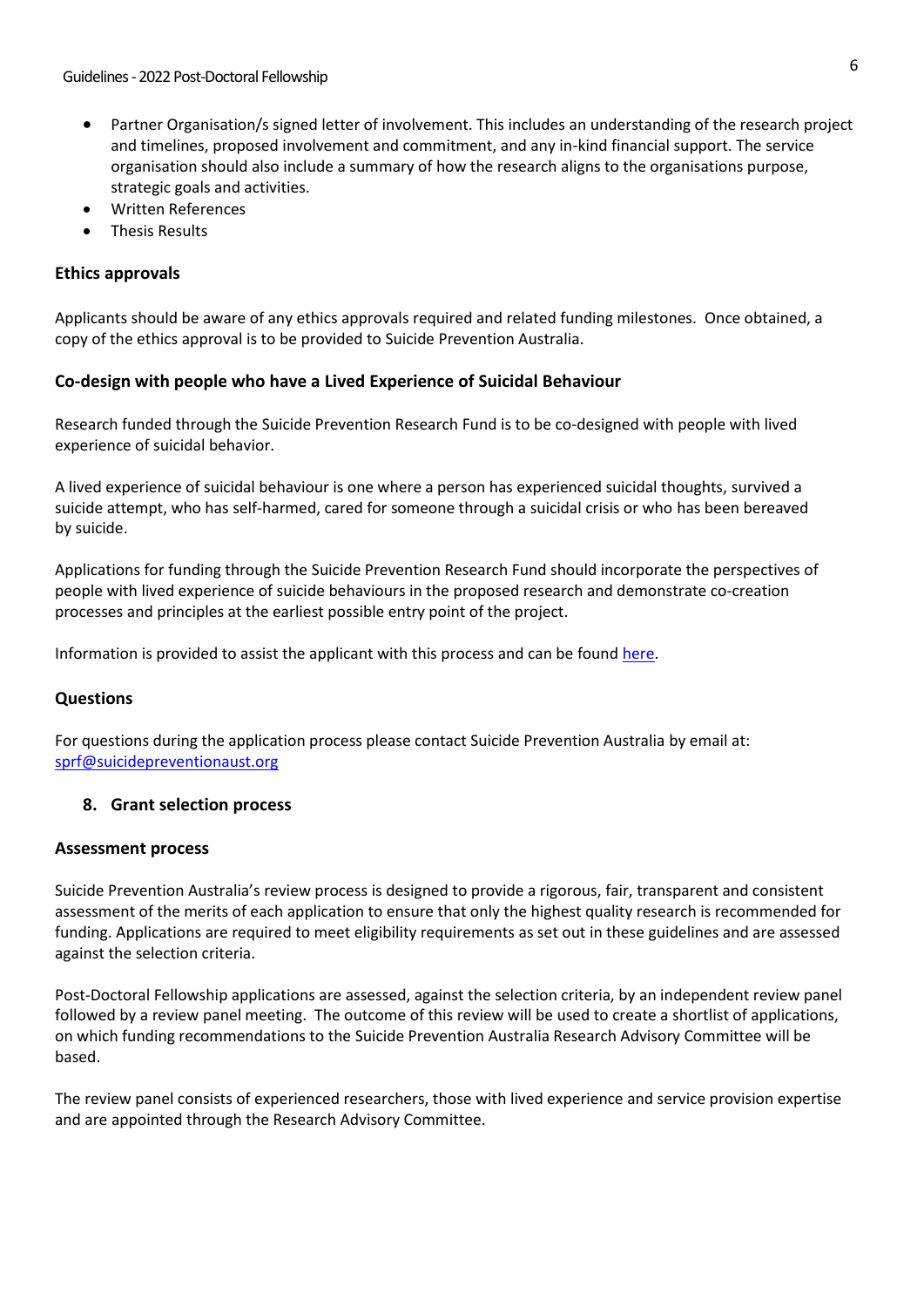#### **Approval and notification process**

The Suicide Prevention Australia Board will consider the shortlist of applications recommended by the Research Advisory Committee and approve the applications to be funded.

Applicants whose applications are approved for funding will be provided with a letter of offer. This will be offered under embargo for possible Commonwealth Government announcements and Suicide Prevention Australia will confirm when the embargo has been lifted.

Administering Institutions responsible for administering approved applications will be provided with a Funding Agreement. The Administering Institution is responsible for accepting the Funding Agreement through a signing/acceptance process with Suicide Prevention Australia.

Grantees may be required to supply additional information before the Funding Agreement is executed by both parties and payments commence.

#### **9. Funding Agreement**

All grants are offered in accordance with the Funding Agreement, which is a legal agreement between Suicide Prevention Australia and the Administering Institution. In accepting the Funding Agreement, the Administering Institution is agreeing to the conditions contained in the Funding Agreement.

A grant will not commence, nor grant funds be paid, until the Funding Agreement between Suicide Prevention Australia and the Administering Institution is accepted by both parties and executed by Suicide Prevention Australia.

Suicide Prevention Australia expects the highest levels of research conduct and integrity to be observed in the research that it funds. Administering Institutions and Chief Investigators are bound by the conditions of the Funding Agreement. Suicide Prevention Australia funded research must be conducted in accordance with the *Australian Code for the Responsible Conduct of Research*.

The Research Fellow and Administering Institution must acknowledge the Suicide Prevention Research Fund Grant administered by Suicide Prevention Australia in any correspondence, public announcement, promotional or advertising material, publication, research report or other material, output produced through the Research Activity.

#### **Payments**

Payments will commence in accordance with the Funding Agreement payment schedule once the grant terms have been agreed to and the Funding Agreement has been signed and executed by the Administering Institution and Suicide Prevention Australia.

All amounts referred to in these Grant Guidelines are exclusive of GST, unless stated otherwise. Administering Institutions are responsible for all financial and taxation matters associated with the grant.

#### **Suspension and variations**

Suicide Prevention Australia funding may be suspended for a variety of reasons including, but not limited to, requests made by the Chief Investigator. Requests for variations to the Funding Agreement will be considered by the Research Advisory Committee.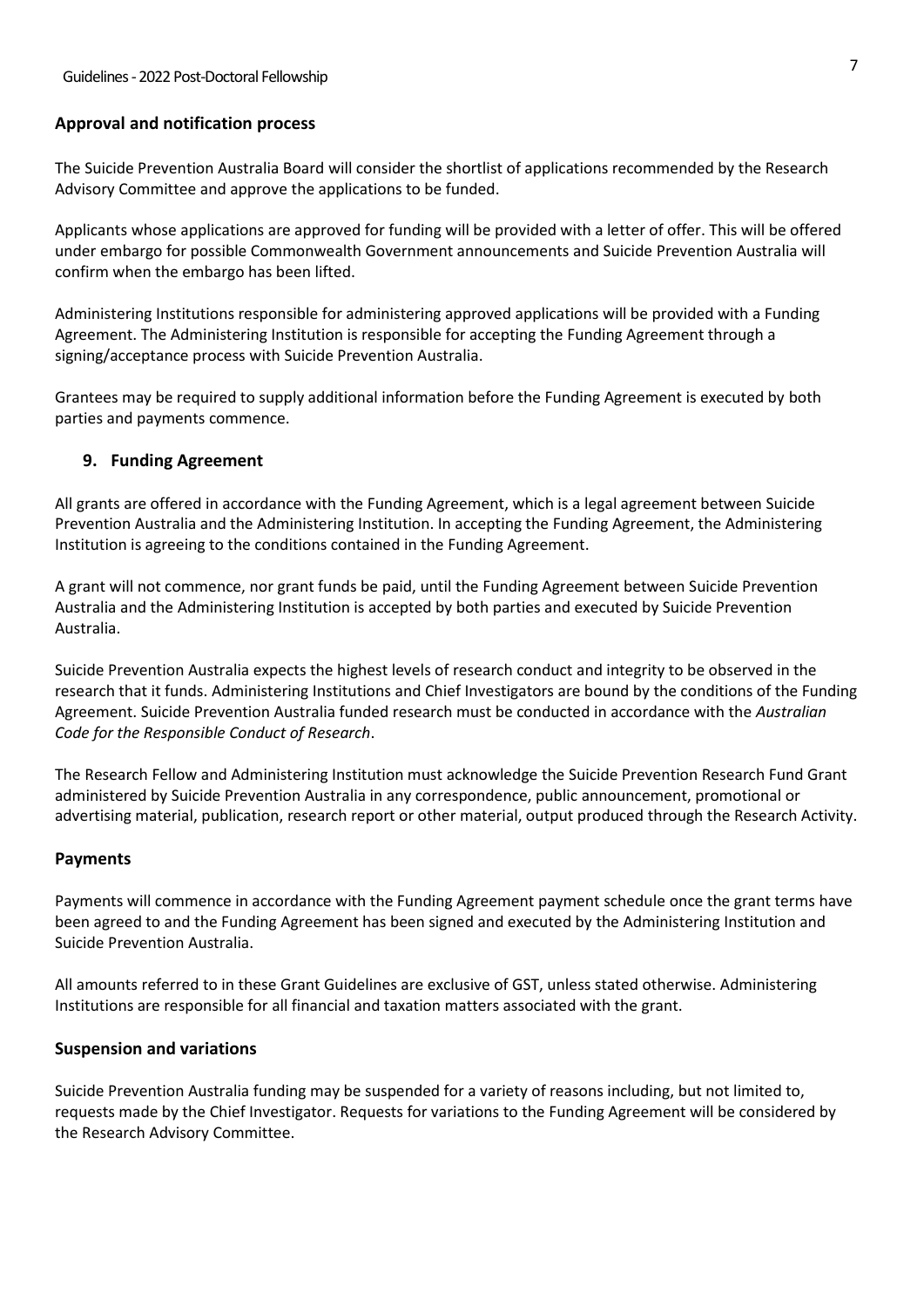Funding may also be suspended by Suicide Prevention Australia when it is reasonable to consider there has been a failure to comply with a Policy or Guideline, or on the basis of a Probity Event or an investigation of alleged research misconduct, as set out in the Funding Agreement.

Following the award of a grant if a Partner Organisation withdraws/reduces their contribution, the Chief Investigator/Administering Institution is required to provide a detailed explanation on the contribution/s, which will no longer be available, the consequent effect on the grant relevant to the original proposal and outcomes of the research project. Consideration can be made by Suicide Prevention Australia for additional Partner Organisation/s being added to the Grant (as a standalone addition or as a replacement).

#### **Reporting**

Administering Institutions are required to report to Suicide Prevention Australia on the progress of the grant and the use of grant funds. Where an institution fails to submit reports (financial or otherwise) as required, Suicide Prevention Australia may take action under the provisions of the Funding Agreement. Failure to report within timeframes may affect eligibility to receive future funding.

Financial reports are required in a form prescribed by Suicide Prevention Australia in accordance with the Funding Agreement. At the completion of the financial acquittal is also required.

The Funding Agreement requires the Chief Investigator to prepare non-financial reports for each Research Activity in a form prescribed by Suicide Prevention Australia in accordance with the Funding Agreement.

Information included in the reports provided may be publicly released. Use of this information may include publication Suicide Prevention Australia's website, publicity (including release to the media) and the promotion of research achievements.

All information provided to Suicide Prevention Australia in reports may be used for internal reporting and reporting to government. This information may also be used by Suicide Prevention Australia when reviewing or evaluating funded research projects or funding schemes, or designing future schemes.

By submitting an application, consent is being given for contact for (but not limited to) operational feedback, public relations opportunities (such as commentary and interviews) and for inclusion on websites, social media, media releases and mentions in Ministerial announcements.

Communication of the findings of the research through conferences, forums and communication with Suicide Prevention Australia Members will be expected (as appropriate).

#### **Open Access Policy**

Suicide Prevention Australia supports the sharing of outputs from Suicide Prevention Australia funded research including publications and data.

Wherever possible, academic journal publications of the research should be on an open access basis with appropriate acknowledgement of the Suicide Prevention Research Fund.

This approach will help to increase reuse of data, improve research integrity and contribute to a stronger knowledge economy. Open access will also assist with reporting and demonstration of research achievement, improve track record assessment processes for the long term and contribute to better collaborations.